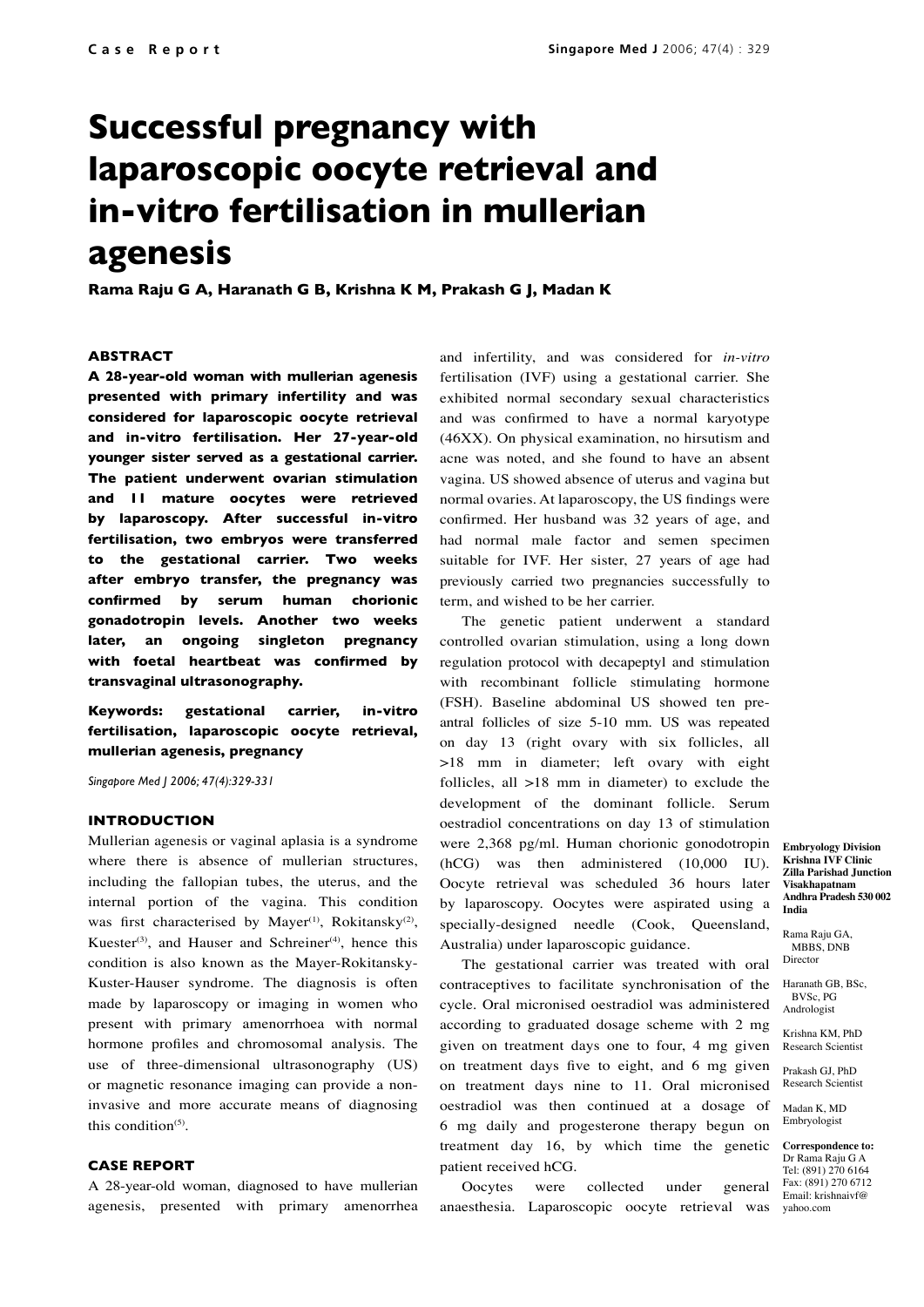

**Fig. 1** Laporoscopic photograph of the genetic patient shows both ovaries during oocyte retrieval.

preferred to transabdominal US-guided aspiration due to increased abdominal wall thickness and poor visualisation of the ovaries. Carbon dioxide gas was injected into the abdomen for distension and pushing the bowel away. A laparoscope equipped with a three-chip camera was inserted through the 10 mm umbilical port. The ovary was fixed by holding instruments introduced through 5 mm port, and oocyte retrieval was done using 3 mm port instead of the usual 5mm port.

Follicles containing oocytes appear as greyblue areas of 20-25 mm on the surface of the ovary through the laparoscope (Karl Stroz, Germany) (Fig. 1). All the follicles visible by laparoscopy were punctured by the needle and the contents aspirated. Follicles close together in the ovary were punctured one after another, while retaining the needle tip in the ovary. The follicular aspirate was collected in 10 ml sterile tubes and the contents kept warm (37ºC) in a warming block. The procedure was repeated in the second ovary also until all the follicles were aspirated. The follicular aspirates were immediately transferred to the embryology laboratory.

A total of 11 oocytes were recovered under stereomicroscope and subjected to IVF. Fertilisation was confirmed in seven oocytes the next day. G1 media supplemented with 10% human serum albumin (HSA) was used for embryo culture. On day three postoocyte retrieval, two 8-16 cell, Grade I embryos were transferred to the gestational carrier using a soft tipped catheter (Cook, Queensland, Australia) and the remaining five embryos were cryopreserved by cryoloop vitrification method. Two weeks after embryo transfer, the serum hCG (815 mIU/ml) was tested as positive. US done two weeks later confirmed a single amniotic sac with foetal heart beat.

#### **DISCUSSION**

Mullerian agenesis is the second most common cause of primary amenorrhoea after Turner syndrome. Its incidence is  $1:4,000$  female births<sup>(6)</sup>. This condition is generally asymptomatic, and patients usually do not seek professional advice until puberty when menstruation does not occur. Identification of this condition in the early reproductive years will help the family to have genetic offspring. Occasionally, patients will report for the evaluation of recurrent pelvic pain usually associated with functioning endometrium within a rudimentary uterine horn. However, the genetic patient in our present case did not have a uterine horn.

Patients with mullerian agenesis present certain technical difficulties for oocyte retrieval. Three methods of oocyte retrieval have been described, each with its own advantages and difficulties. In patients with an already surgically-created artificial vagina, US-guided transvaginal approach may be considered as a first option. However, sometimes because of the absence of elasticity and relaxation of the artificial vagina and high lateral placement of the ovaries, the transvaginal approach may be technically difficult and at times impossible<sup>(7)</sup>.

The next favoured method is the transabdominal transperitoneal US-guided oocyte retrieval, as reported by Damario<sup>(8)</sup>. The only major limitation with this approach is in patients with marked central obesity and poor visibility of ovaries due to overlying loops of bowel. The next method is the laparoscopy-guided oocyte retrieval. This method is considered to be the last option for oocyte retrieval, if the previous two methods of retrieval are technically difficult or unfeasible due to the difficulties already described. The patient here was taken up for the laparoscopic retrieval because she has not opted for a vaginal reconstruction, and her marked obesity made the transabdominal approach technically difficult.

The use of a surrogate gestational carrier for IVF was first reported by Utian et al $^{(9)}$ . Currently, surrogacy, where legally and ethically accepted, is a feasible option and has made it possible for the patients devoid of a functional uterus, either congenitally or surgically, to have their own genetic children. In 1996, results from a survey of IVF programme in the United States of America showed no congenital anomalies in the female offsprings from patients with congenital absence of uterus and vagina $(10)$ . They concluded that congenital absence of uterus and vagina is not inherited commonly in a dominant fashion.